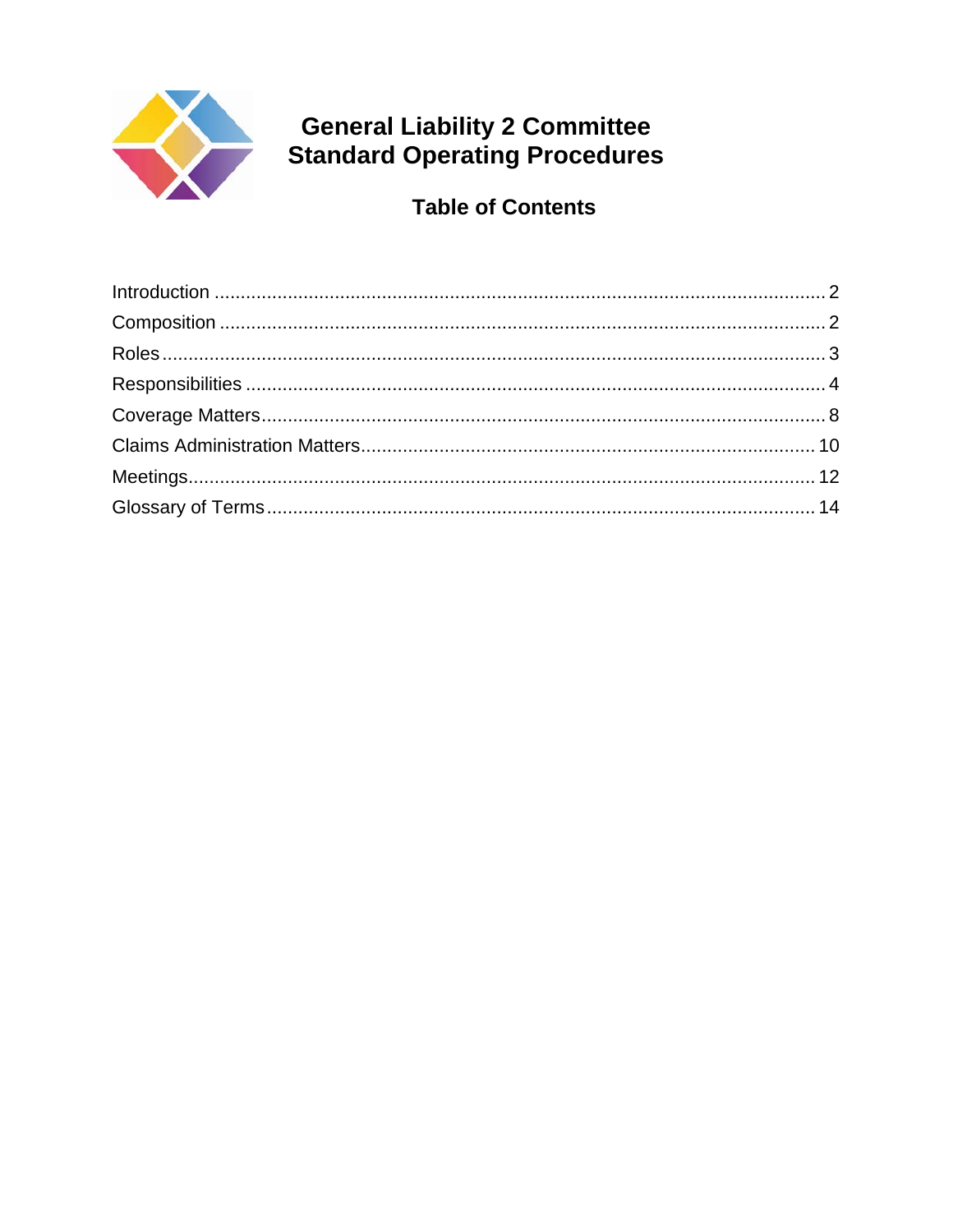## <span id="page-1-0"></span>**Introduction**

In every conversation we have, every initiative we explore, and every action we take, we must hold them up against PRISM's Mission, Vision and Core Values. Together, the Mission, Vision and Core Values are our strategic framework and clarify why PRISM exists and what we aim to be. As you review this document, please keep these in mind:

#### **Mission:**

Public Risk Innovation, Solutions and Management (PRISM) is a memberdirected risk sharing pool of public agencies committed to providing risk coverage programs and risk management services, which drive member stability, efficiency, and best practices.

#### **Vision:**

PRISM will continue to be internationally recognized as a leading risk sharing pool for its member-directed operating philosophy and commitment to member fiscal sustainability. PRISM will continue to influence and shape the future of the risk management profession.

## **Core Values:**

PRISM is dedicated to preserving a member-directed culture, defining standards for quality and performance throughout the industry, and ensuring programs and services are:

- **C**ompetitive in scope and price over the long term
- **A**daptable and customized to meet member needs, based on highquality standards
- **R**esolute in delivering timely solutions that address present and emerging risks
- **E**quitable in allocating costs and services between various members in a fair and consistent manner
- **S**table in supporting cost-effective, fiscally prudent operations *and* long-term solvency, and in building long-term relationships with members and program/service partners.

# <span id="page-1-1"></span>**Composition**

The Committee is comprised of 1 representative from each participating county member and 1 representative from each public entity member, subject to the county members maintaining at least 60% of the committee voting seats. The county representative is either the county's appointed Board Member or Alternate Board Member (see 6/4/92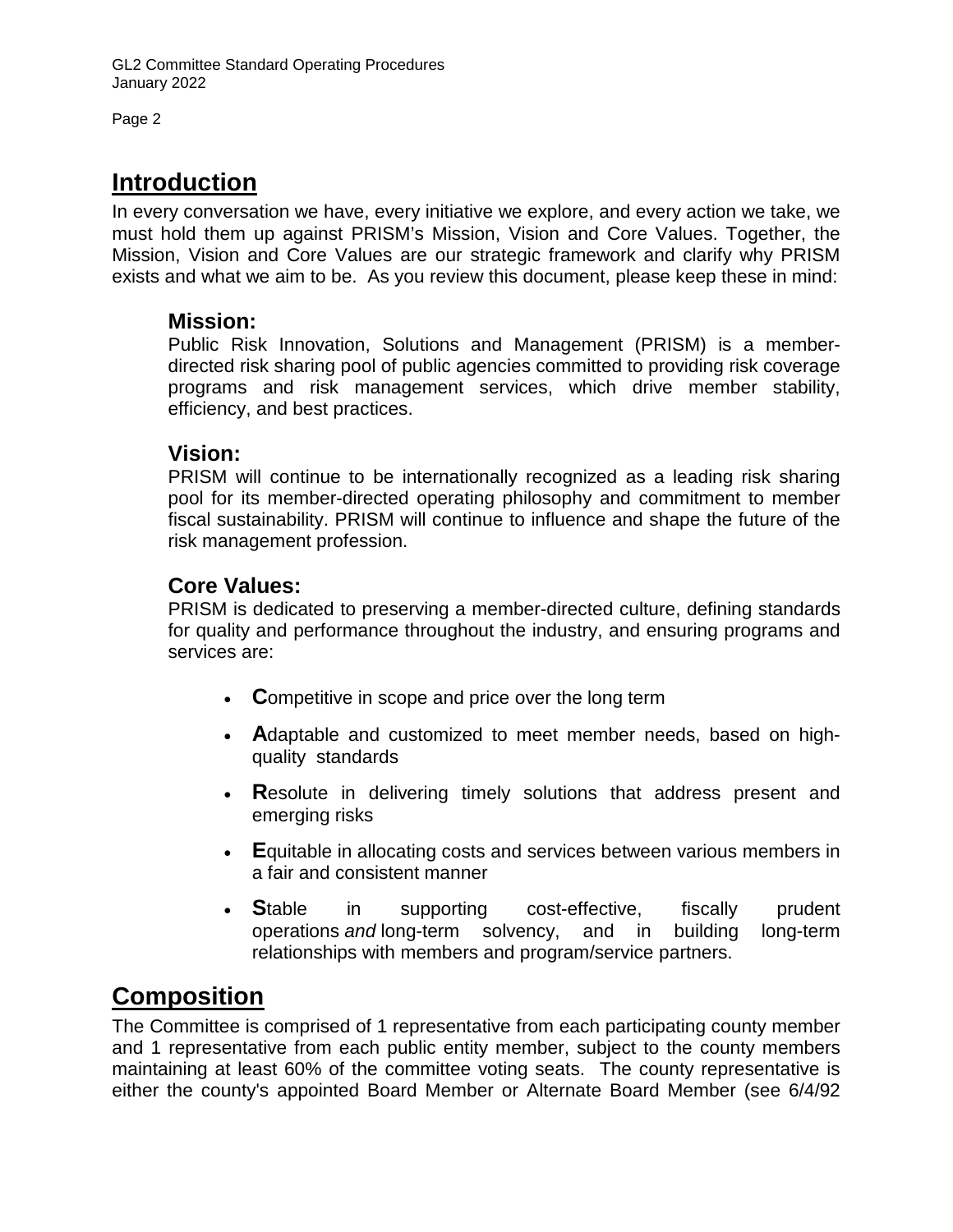Page 3

Minutes, Item VII). The public entity representatives are appointed by the Executive Committee. Each public entity representative designates an alternate to vote in their absence.

Reference: [Committee Composition](http://www.prismrisk.gov/committees/general-liability-ii/) Reference: GL2 [MOU 07/01/2019](http://www.prismrisk.gov/resources/prism-documents/memorandums-of-understanding/general-liability-ii/)

## <span id="page-2-0"></span>**Roles**

## **Committee:**

The General Liability (GL2) Committee is responsible for all matters pertaining to the GL2 Program, including but not limited to approval of funding mechanisms, reinsurance placements, and new member applications. The GL2 Committee has delegated settlement of claims in excess of the members' SIRs to the CRC2 Committee. The GL2 Committee is responsible for appointing members to the CRC2 and appointing legal counsel if necessary to the CRC2. The GL2 Committee may delegate additional responsibilities to CRC2.

From time to time, the Committee may consider contracting with outside parties for services. PRISM's Executive Committee has adopted a Service Provider Contracting Policy which outlines the process for competitive bidding as well as protocols and authorities for entering into such contracts. The GL2 Committee is responsible for determining whether a competitive selection process should be used for procurement of any new member service offerings or a new service provider for an existing member service in excess of \$50,000. Any renewal contract must go to the Committee for approval of the vendor and the amount to be expended.

The GL2 Committee has oversight of the following contracts:

- Trinity Adjustors dba Risk Management Services (RMS)
- Praxis Claims Consulting
- GL2 Scope of Services Addendum to Alliant Agreement

Reference: [Service Provider Contracting Policy Statement](https://www.prismrisk.gov/resources/prism-documents/policies-resolutions/policy-statement-regarding-service-provider-contract-review/)

## **Chair:**

- Call/Authorize meeting to be scheduled
	- $\triangleright$  Staff will contact Chair to arrange date, time, location (in-person or Web/Video Meeting)
	- $\triangleright$  Once authorized, staff will notify the Committee members via e-mail
- Call the meeting to order
- Orchestrate agenda items
- Recognize members to facilitate orderly debate
- Preside over voting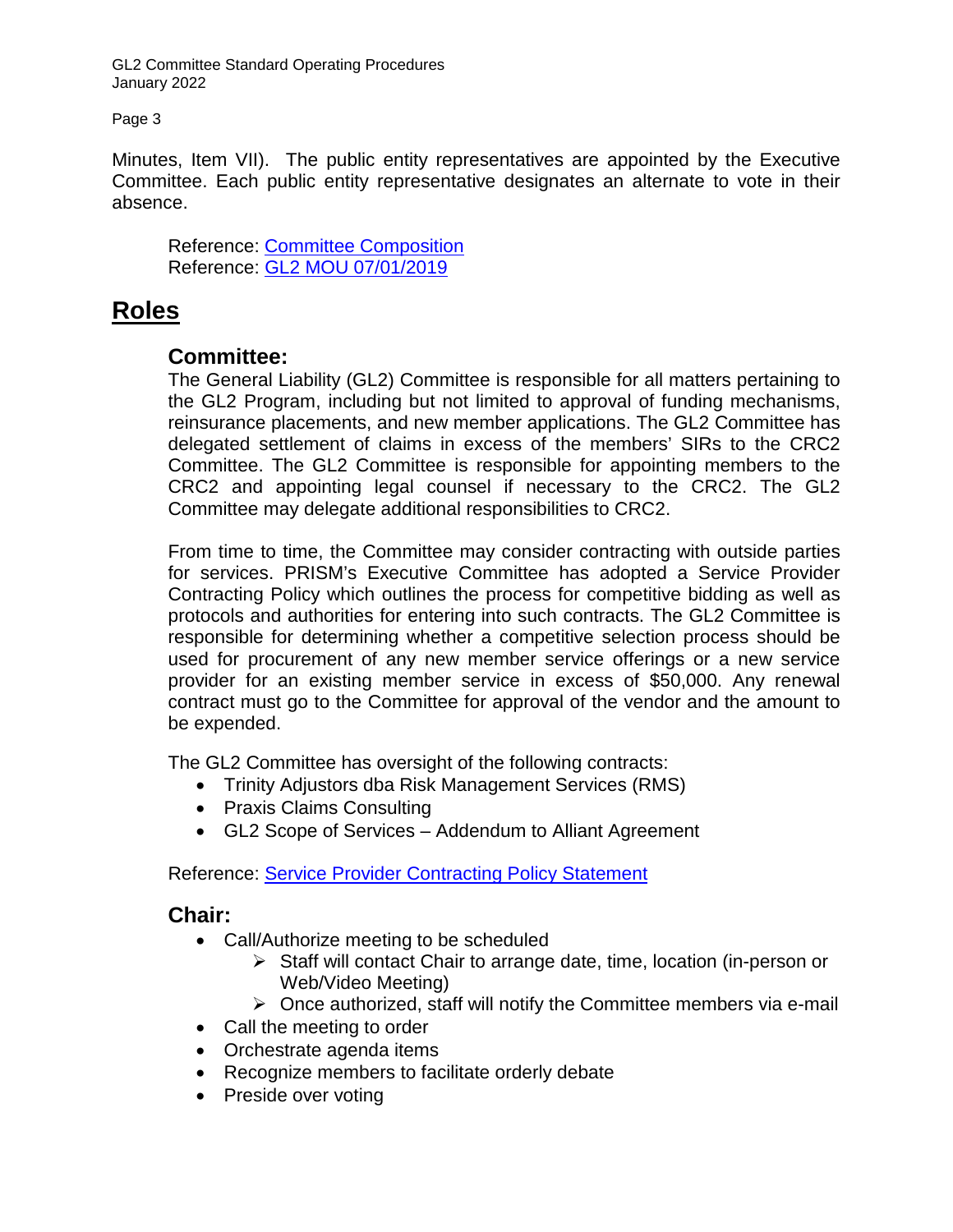Page 4

- Enforce rules of the group
- Expedite the business of the group
- Declare meeting adjournment

#### **Vice Chair**

• Assume the responsibilities of the Chair in their absence

#### **Staff**

- Assist Chair in facilitating meeting, prepare agenda, take minutes, summarize meeting for those not in attendance
- Advisory to the Committee
- Will make recommendations to assist Committee
- [Brian Kelley](mailto:bkelley@prismrisk.gov) is the staff liaison for this Committee

## **Broker**

- Advisory to the Committee
- Will make recommendations to assist Committee

Reference: GL2 [Scope of Services from Alliant Contract](https://www.prismrisk.gov/documents/Exec/alliant-brokerage-contract/)

## **Consultants**

PRISM may utilize consultants for various services, including but not limited to, actuarial, legal advice, and underwriting. Their role is:

- Advisory to the Committee
- May make recommendations to assist Committee

## <span id="page-3-0"></span>**Responsibilities**

## **Memorandum of Understanding (MOU)**

The GL2 Committee oversees the provisions of the GL2 Program MOU and will make amendments from time to time. When amendments are made, each participating member must execute the amended MOU to signify their agreement to the terms.

Reference: GL2 [MOU](http://www.prismrisk.gov/resources/prism-documents/memorandums-of-understanding/general-liability-ii/)

## **Controlled Unaffiliated Business (CUB) Agreement**

The GL2 Committee oversees the provisions of the GL2 CUB Agreement. The CUB agreement is a service agreement between PRISM and non-California participants, and are a requirement of Utah regulators to establish a relationship between PRISM and the participant. Amendments may be made from time to time, with approval from Utah regulators, and execution of the amended CUB will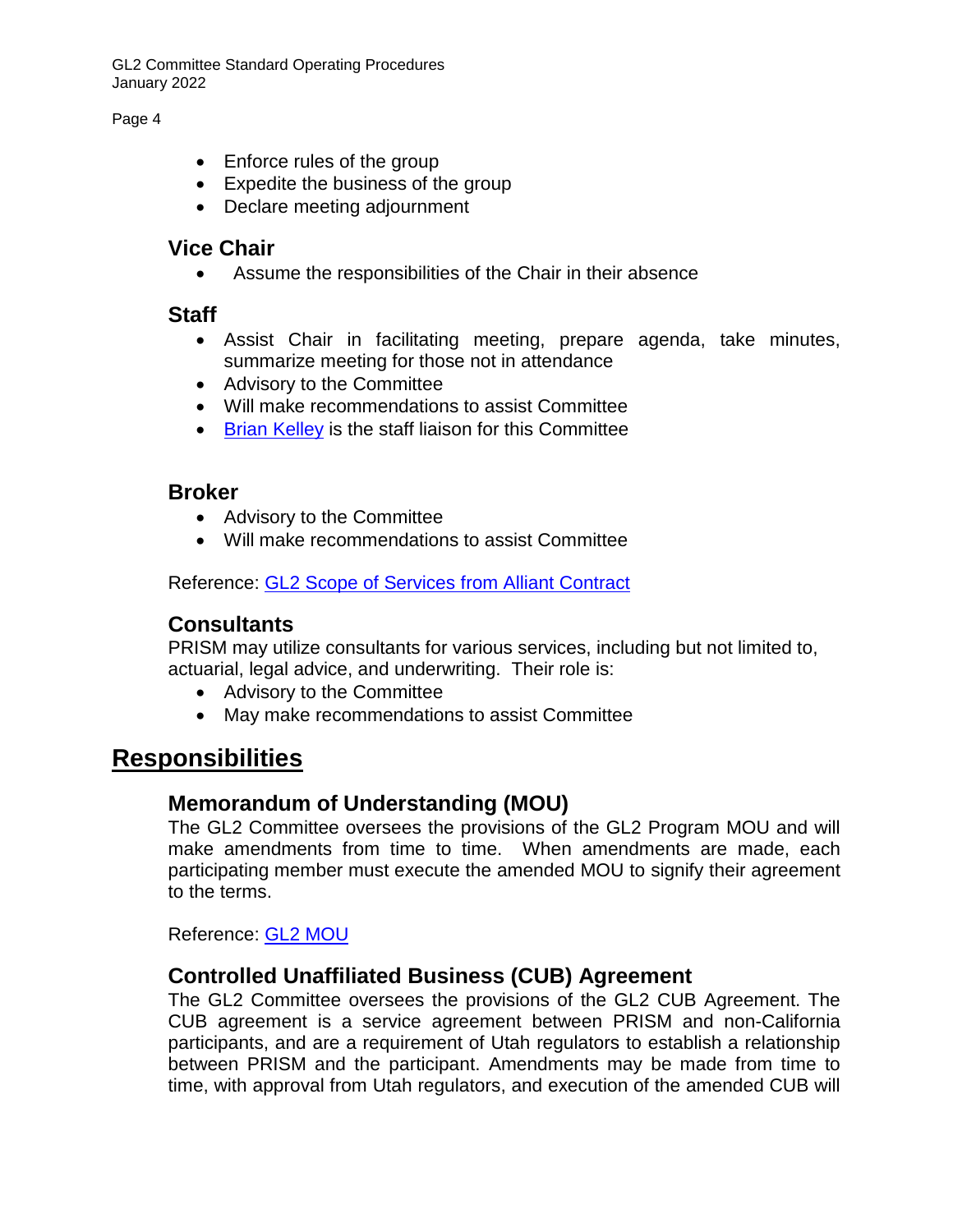Page 5

be a condition of the participant's renewal, similar to the process when PRISM MOUs are amended.

[Reference:](https://www.prismrisk.gov/documents/glii/prism-gl2-cub-agreement/) GL2 CUB

## **Underwriting & Claims Admininstration Standards**

The GL2 Committee oversees the provisions of the guidelines that pertain to the GL2 Program, and may recommend changes to the Executive Committee and Board from time to time in regards to:

- Requirement for members to have an actuarial review at least once every 3 years.
- Provision of loss data to PRISM.

Reference: [Underwriting & Claims Administration Standards](https://www.prismrisk.gov/resources/prism-documents/program-administration/underwriting-claims-and-administration-standards/)

## **Premium Allocation Methodologies**

Pursuant to the MOU, the GL2 Committee determines the premium allocation. Allocation methodologies are reviewed by the Committee annually and changes are made periodically. The annual premium allocation is typically approved by the excess underwriters following the Committee's approval. The current methodology is to utilize a market-based allocation formula (4/26/11 Minutes, item 3.B.). The Committee has also approved budget policies which are reviewed annually.

Reference: GL2 [MOU, Items 3 -](http://www.prismrisk.gov/resources/prism-documents/memorandums-of-understanding/general-liability-ii/) 6 Reference: 4/26/11 GL2 [Committee Minute Order](http://www.prismrisk.gov/documents/glii/glii-minord-042611-pdf/)

## **Risk Tolerance**

Each PRISM program has determined its own appetite for risk, which generally ranges between very low to neutral (PRISM Risk Tolerance). A low tolerance for risk creates a bias towards transfer of risk. A high tolerance for risk is characterized by a bias toward retention of risk. The GL2 Committee has determined that the risk tolerance for the GL2 Program is low, with a strong preference towards risk transfer.

Reference: [PRISM Risk Tolerance](https://www.prismrisk.gov/documents/other-docs/eia-risk-retention-philosophy/)

#### **Reinsurance Placements**

The GL2 Committee is responsible for review and approval of the Program's reinsurance placements, including the transfer of risk to PRISM's captive, PRISM ARC (Affiliated Risk Captive). When the Program was developed in 1991, it was developed as a joint purchase program for those members who desired to retain more of their own risk and not pool with other members. With that philosophy, the Program has largely transferred risk to reinsurance carriers, funding an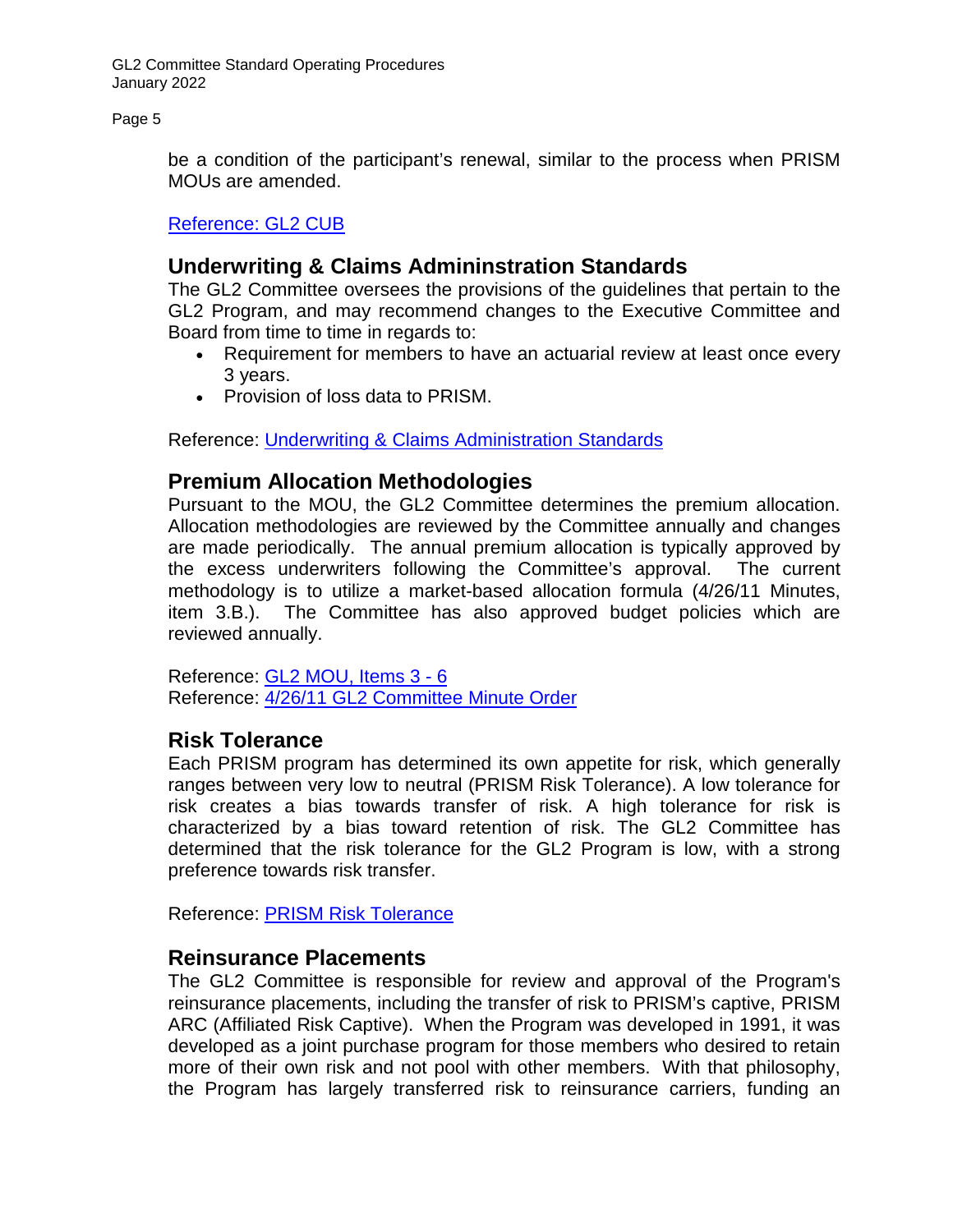aggregated Program deductible, previously known as a Mega Fund and currently referred to as an aggregate corridor deductible, when the reinsurance market was not willing to provide coverage directly excess of member's retentions.

The Program has changed reinsurance partners over the years as well.

- From the Program's inception, until 2009, coverage was placed with various AIG companies.
- In 2009, Ironshore reinsured a portion of the Program directly above member's retentions.
- In 2010, AIG was replaced altogether by Ironshore and Torus.
- In 2011, AmTrust took the lead reinsurance position, with Ironshore providing the excess layer.
- In 2013, Ironshore reduced their position in the Program's excess layer and Markel Re, joined providing coverage excess of Ironshore.
- In 2014, the Program took on a Corridor Retention within AmTrust's layer and Ironshore split their middle layer on a 50/50 Quota Share basis with Markel Re, who also maintained their position in the excess layer.
- For 2015, the Corridor Retention was increased and Ironshore left the middle layer with Markel Re, Great American, and Brit splitting the layer on a 45/30/25 Quota Share basis.
- In 2016, the Program increased the Corridor Retention again and transferred it to PRISM ARC and the ANV Group joined Markel Re in the excess layer to provide coverage on a 50/50 Quota Share basis.
- During the 2017/18 2020/21 renewals, the program maintained a large corridor retention with QBE in the SIR to \$10M layer which has been transferred to PRISM ARC. In addition to the coverage with QBE, the program purchased additional limits from ACE American Insurance Company. In the 2019/20 and 2020/21 renewals, the program also maintained a corridor in the \$5M xs \$10M layer. At the 2021/22 renewal, no corridor retentions were included on any layers and the program renewed the SIR to \$10M layer with Starstone National Insurance Co. and ACE American Insurance Company.

## **Program Budget Policies**

Each year, the GL2 Committee reviews its budget policies for any changes. As part of the process for obtaining the Government Finance Officer's Association (GFOA) Award for a Distinguished Budget, program budget polices, including both short and long term goals, have been incorporated.

Reference: GL2 [Budget Policies](https://www.prismrisk.gov/documents/budget-policies/GL2-program-budget-policy-pdf/) 

## **Approval of New Members**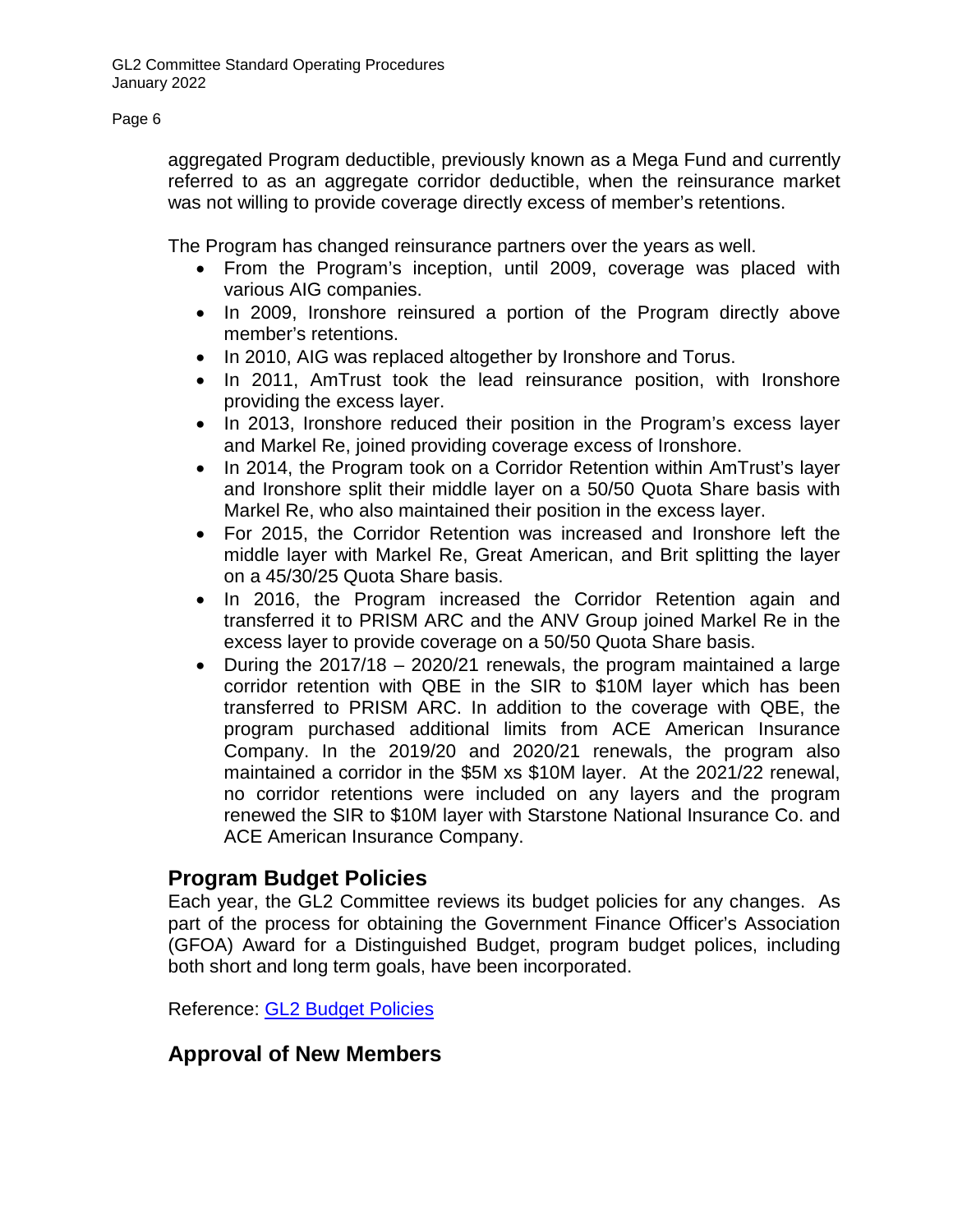Page 7

Pursuant to the MOU, the Committee has authority, subject to agreement by the underwriter, to approve new members for participation in the Program. Staff develops underwriting information for the Committee's review and consideration.

Reference: GL2 [MOU, Section 11](https://www.prismrisk.gov/resources/prism-documents/governing-documents/general-liability-2-memorandum-of-understanding/)

## **External Underwriting Services**

The GL2 Committee has approved a proposal from Alliant Underwriting Services (AUS) to provide additional expertise and professional underwriting services for the GL2 Program. The determination of whether to utilize the services is made on a case-by-case basis and generally is only used for prospective members with unusual exposures. The Committee can also determine if an annual AUS review will be required. The cost for the service is 2% of the premium, subject to a maximum of \$20k. The costs are passed on to the entity if they join the Program as part of their premium. There is no cost to PRISM if the entity does not join the Program.

Reference: [Addendum D to Alliant Contract](http://www.prismrisk.gov/documents/other-docs/alliant-eia-contract-2014-final-uw-services-pdf/)

## **SIR and Individual Member Corridor Deductible (IMCD) Changes**

Pursuant to the MOU, the Committee has authority to approve SIR changes. The Committee may also approve the inclusion of a new IMCD and/or IMCD change where a member already has one in place. The Committee will also seek input and approval from underwriters for SIR or IMCD changes. The Committee has delegated authority to staff to approve SIR increases, up to and including, double the member's prior year SIR. Staff does not have authority to approve SIR reductions.

Reference: GL2 [MOU, Section 4](http://www.prismrisk.gov/resources/prism-documents/memorandums-of-understanding/general-liability-ii/) Reference: [Delegation of Authority Policy Statement 12/19/07](https://www.prismrisk.gov/documents/other-docs/gl2-delegation-auth-policy-stmnt-pdf/)

## **Cost for Claims Audits**

The claims administration and oversight performed by PRISM staff is audited every other year by an outside auditor. The results of that audit are presented to the GL2 Committee. If any recommendations for improvement are noted, staff will provide the Committee with a response to those recommendations. The GL2 Committee has selected Risk Management Services and Praxis Claims Consulting to provide claims audit services for the program (5/2/14 Meeting, Item 4.F.)

Members are required to have a claims audit every other year. The GL2 Program will pay the cost of claim audits for the members. Members are required to use PRISM contracted claims auditors.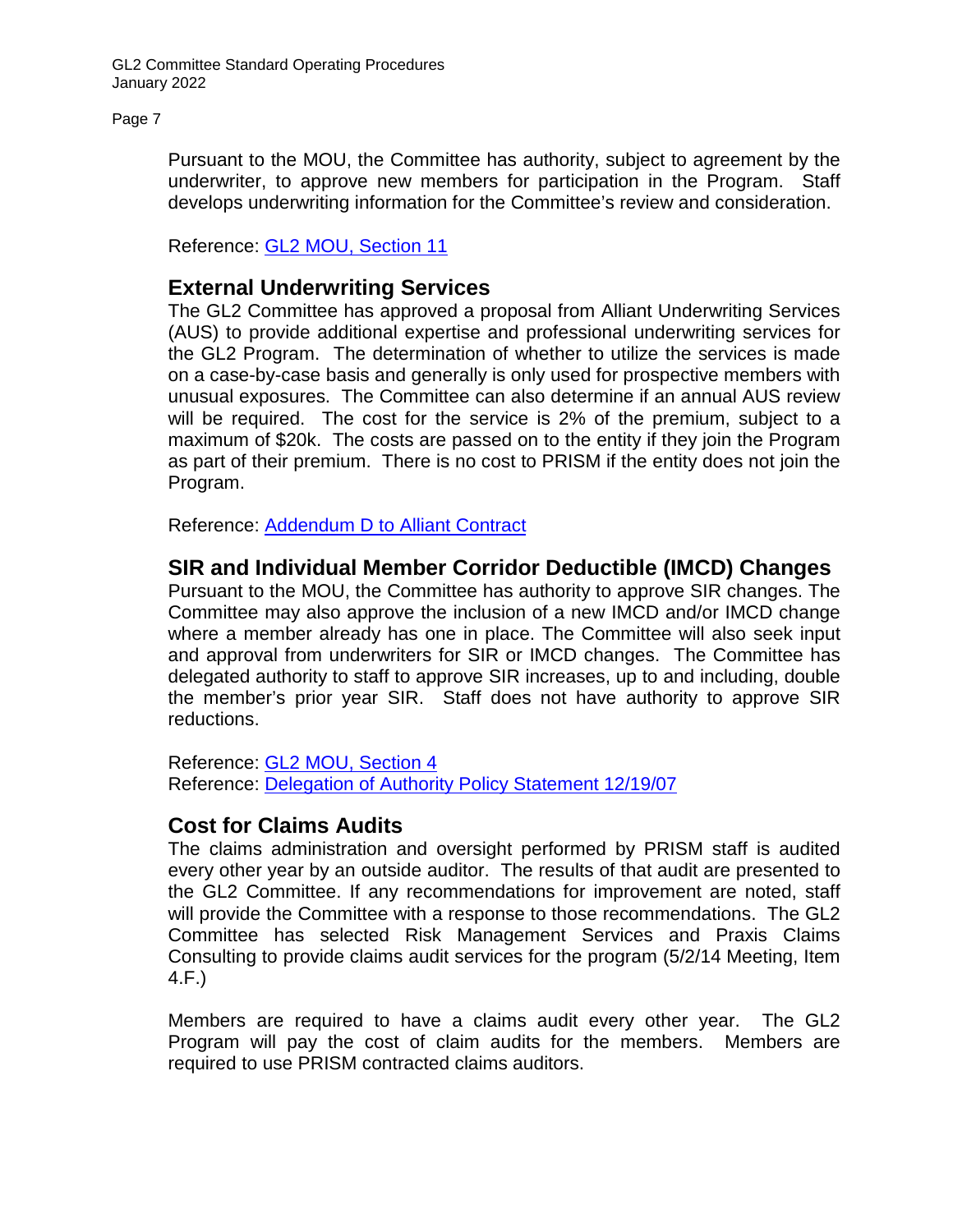Page 8

One of the Program's past lead reinsurers has asked that interim audits be performed to ensure that all reportable claims are being reported. This audit will be performed at reinsurer's expense.

Reference: [Frequency of Member Audits Policy Statement](https://www.prismrisk.gov/documents/glii/gl2-frequency-of-member-audits-policy-statement/) Reference: [PRISM Underwriting and Claims Administration Standards, Section](https://www.prismrisk.gov/resources/prism-documents/program-administration/underwriting-claims-and-administration-standards/)  [III: General Liability Programs, Part C](https://www.prismrisk.gov/resources/prism-documents/program-administration/underwriting-claims-and-administration-standards/) Reference: 5/2/14 GL2 [Committee Minute Order](http://www.prismrisk.gov/documents/glii/glii-minord-050214-pdf/)

## **Loss Data**

The GL2 Committee has determined that members shall report their loss data monthly (10/11/18 Meeting, Item 3.A).

Reference: [10/11/18 GL2 Committee Minute Order](https://www.prismrisk.gov/documents/glii/glii-minord-101118-pdf/)

#### **Subsidies**

The GL2 Program will subsidize the cost of actuarial studies for the members up to \$2k per member, per year (5/18/06 Minutes, Item 3.I.).

Reference: 5/18/06 GL2 [Committee Minute Order](http://www.prismrisk.gov/documents/glii/glii-minord-051806-pdf/)

The GL2 Program will also subsidize the cost of risk management and loss prevention activites for the members up to \$1k per member, per year (6/5/03 Minutes, Item 3.D.).

Reference: [6/5/03 GL2 Committee Minute Order](https://www.prismrisk.gov/documents/glii/glii-minord-060503-pdf/)

## <span id="page-7-0"></span>**Coverage Matters**

#### **Memorandum of Coverage (MOC)**

The GL2 Committee oversees the provisions of the GL2 MOC and will make amendments from time to time. When amendments are proposed, they are circulated to the members and County Counsels for review and comment prior to the GL2 Committee taking final action. The GL2 Committee usually seeks input from excess underwriters on proposed amendments as well.

Reference: GL2 [MOC](https://www.prismrisk.gov/documents/glii/gl-ii-moc-1718-final-with-universal-endorsements-with-updated-u-7-pdf/)

#### **MOC Endorsements**

The GL2 Committee has authority to approve various coverage endorsements upon request of the member. Some examples of the kinds of endorsements that may be considered are buy back of the fixed route transit exclusion, buy back of the racing exclusion, buy back of dam failure exclusion, or additional named covered parties.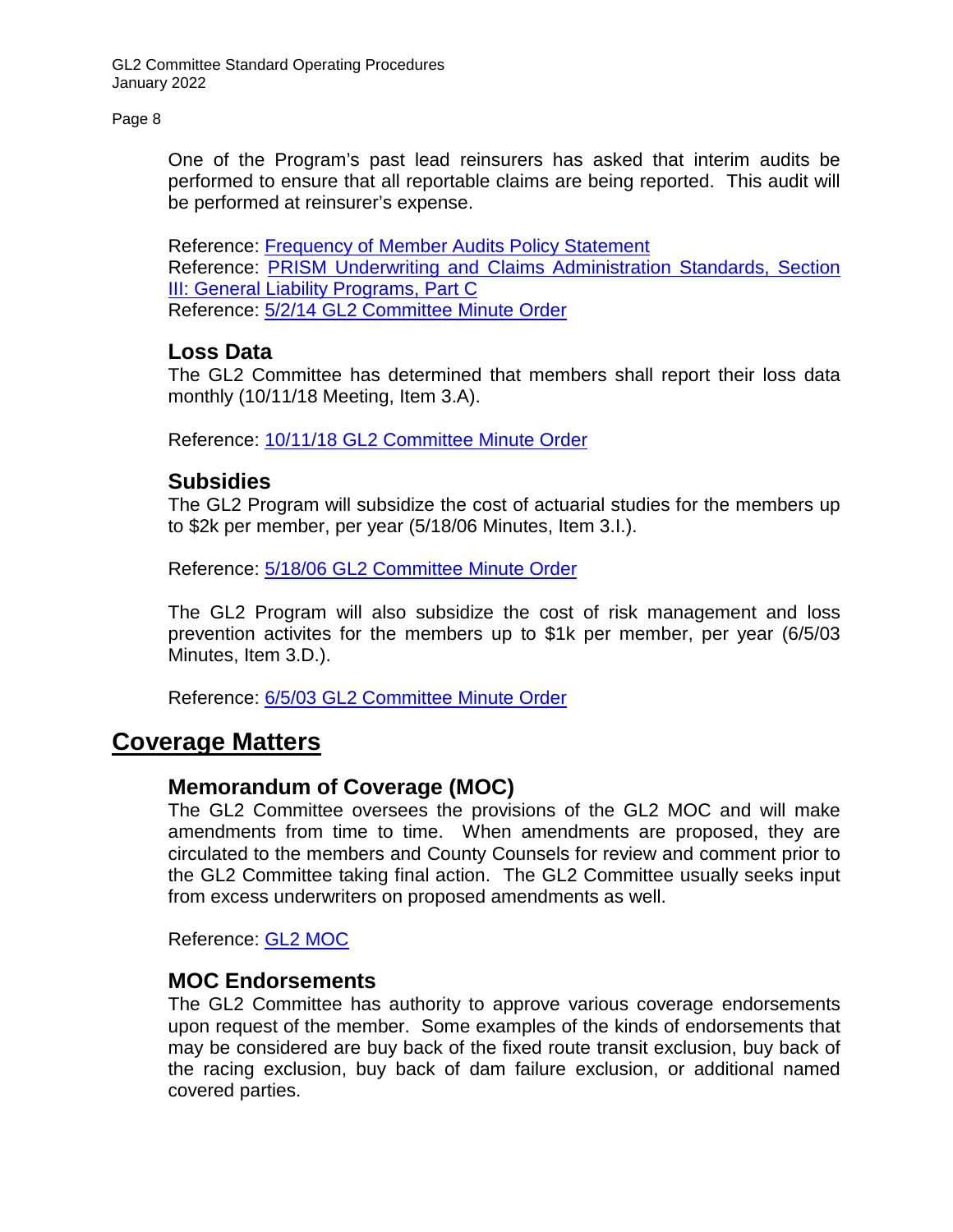The Committee has delegated authority to staff to approve non-premium bearing endorsements, including additional named covered party endorsements, waiver of subrogation endorsements, primary and non-contributory endorsements, and underlying insurance endorsements. They also have authority to reissue endorsements from the prior year if still applicable.

Reference: [Delegation of Authority Policy Statement 12/19/07](https://www.prismrisk.gov/documents/other-docs/gl2-delegation-auth-policy-stmnt-pdf/)

## **Coverage Intentions**

The GL2 Committee may, from time to time, make statements regarding their coverage intentions.

- Airport Exclusion The Committee stated its intent is to cover normal law enforcement activities while at an airport, but not to cover any claims involving local law enforcement and a breakdown in the screening security process (11/4/02 Minutes, Item 3.E.)
- Coordination between GL2 and Medical Malpractice The MOC states that if coverage may be applicable in both the GL2 and PRISM's Medical Malpractice Program, then primary coverage will be provided by the Program where the gravamen of the claim or suit falls.
- Pathogen exclusion For the 2020/21 year, the Committee has stated its intent to cover any communicable disease claims in the SIR to \$10M layer, despite a difference in conditions on the increased limits due to a communicable disease exclusion from Chubb. QBE provides the first layer of coverage excess of the corridor retention and has not excluded the coverage. For 2020/21, the MOC contains pathogen exclusion on the \$5M xs \$10M layer to maintain consistency with reinsurance coverage for that layer. Members may be reimbursed for communicable disease claims up to \$10M and from \$15M to \$25M.

Reference: 11/4/02 GL2 [Minute Order](https://www.prismrisk.gov/documents/glii/glii-minord-110402-pdf/) Reference: [6/18/20 GL2 Minute Order](https://www.prismrisk.gov/documents/glii/gl2-open-minord-3c-061820-pdf/)

## **Additional Named Covered Parties**

Pursuant to the MOU, the GL2 Committee has authority to approve requests for additional named covered parties. Staff has been delegated authority to approve additional named covered parties if the exposure for the entity (payroll) is less than 25% of the member's exposure and less than 5% of the entire Program's exposure.

Reference: Delegation of Authority [Policy Statement 12/19/07](https://www.prismrisk.gov/documents/other-docs/gl2-delegation-auth-policy-stmnt-pdf/)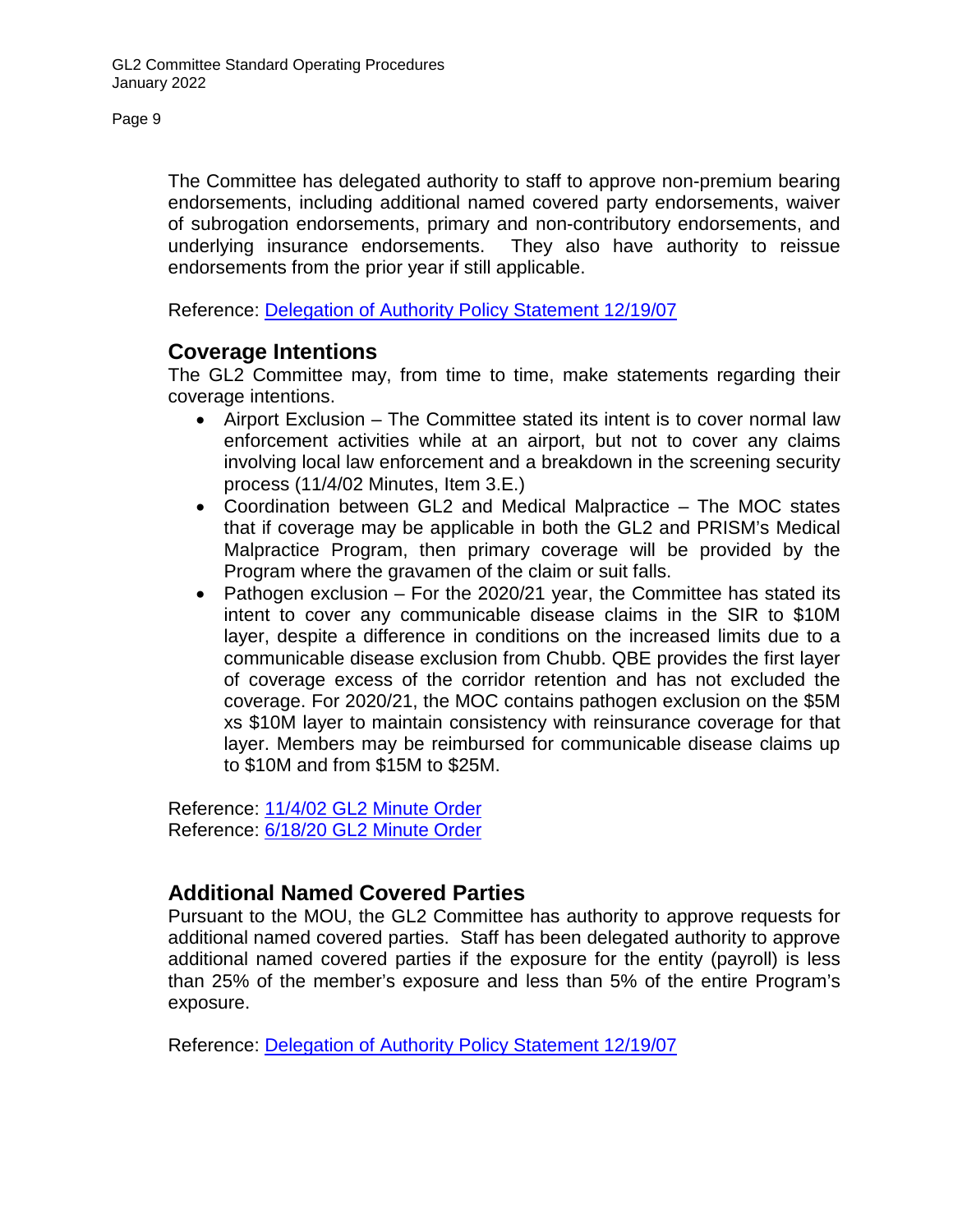Page 10

From time to time, the Committee has considered classes of entities to be added as additional named insureds. The following classes have been addressed:

- Law Libraries may be added as named insureds on an "as needed" basis (2/8/01 Minutes, Item IV.E.)
- Trial Courts can continue to be named insureds (2/8/01 Minutes, Item  $IV.F.$ ).

Reference: [2/8/01 GL2 Minute Order](https://www.prismrisk.gov/documents/glii/gliii-minord-020801-iv-e-pdfiv-e-pdf/) Reference: [2/8/01 GL2 Minute Order](https://www.prismrisk.gov/documents/glii/glii-minord-020801-iv-f-pdf/)

## **Approval of Affiliated Non-Profit Named Covered Parties**

The GL2 Committee has been delegated authority by the Board to approve the addition of non-profit entities as additional named covered parties subject to:

- 1. Receipt of a completed application, including a governing board resolution or minute order;
- 2. A determination that it is an acceptable risk;
- 3. The member must be willing to accept responsibility for the SIR, premium payment, and to act as a liaison for risk management and loss prevention issues;
- 4. The member must provide renewal information;
- 5. The member must agree to provide appropriate loss prevention services; and
- 6. A written agreement must exist between the member and the non-profit.

Reference: [NonProfits Policy Statement 5/31/12](http://www.prismrisk.gov/documents/other-docs/non-profits-policystatement-final-053112-pdf/)

## <span id="page-9-0"></span>**Claims Administration Matters**

#### **Coverage Determinations and Coverage Counsel**

The GL2 Committee has established guidelines for determining coverage, including member county relationships, issuance of coverage alert letters and denial letters, retention and selection of Coverage Counsel, and settlement authority. These guidelines specify that staff's role is to be an advocate for the Program (the group of members). Staff will advocate for an individual member when it is in the best interest of the Program.

The Committee has designated individuals as primary and secondary coverage counsel for the GL2 Program. Primary Coverage Counsel is Eric Brenneman and secondary Coverage Counsel is Douglas Alliston.

Reference: [Liability Claims Administration Guidelines –](http://www.prismrisk.gov/resources/prism-documents/claims/standards/addendum-b-liability/) Addendum B Reference: GL2 [Policy on Legal Opinions & Coverage Determinations 10/11/18](http://www.prismrisk.gov/documents/other-docs/gl2-plcy-lgl-ops-cvrg-determs-022102-pdf/)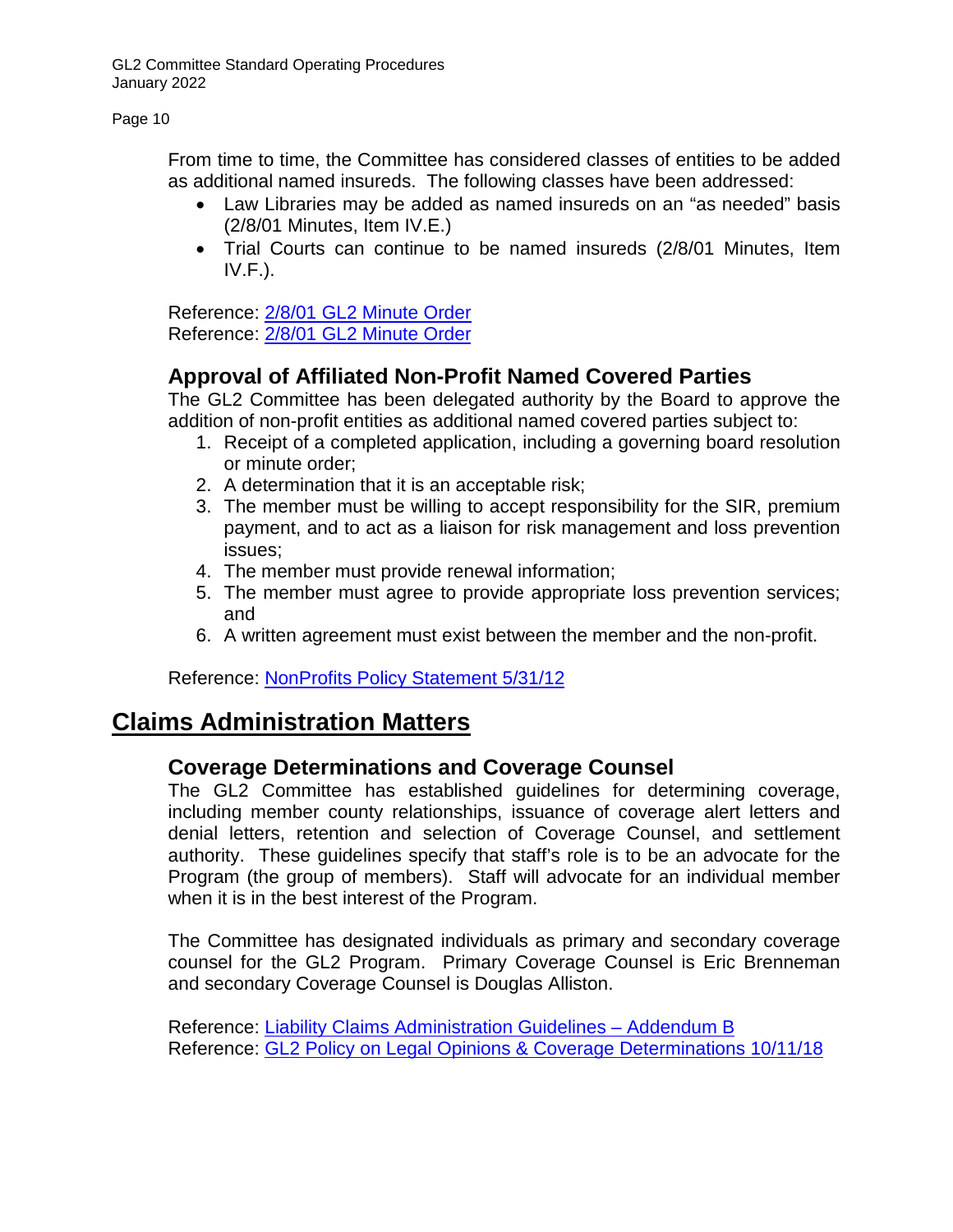Page 11

## **Claim Reporting**

PRISM is required to report to the reinsurer for claims that reach 50% of the SIR, claims involving any of the following:

- Death;
- Paralysis, paraplegia, or quadriplegia;
- Loss of eye(s) or limbs;
- Spinal cord or brain injury;
- Dismemberment or amputation;
- Sensory organ or nerve injury or neurological deficit;
- Serious burns:
- Severe scarring;
- Sexual assault or battery, including, but not limited to, rape, molestation, or sexual abuse;
- Substantial disability or disfigurement;
- Any class action
- Any claim or **suit** in which PRISM is named as a defendant; or
- Any injury caused by lead.

The GL2 Committee has therefore directed staff to also require members to report claims within the same parameters.

Reference: GL2 [Claim Reporting/Settlement/Reimbursement Procedures](https://www.prismrisk.gov/resources/prism-documents/claims/procedures/gl1-gl2-reporting-settlement-reimbursement/)

## **Settlements**

The CRC2 Committee will approve claim settlement and the GL2 Committee shall resolve any member appeals for reconsideration of a CRC2 denial. However, the Committee has delegated authority to staff to approve claim settlements up to \$250k, inclusive of known defense costs, above the member's SIR. They have also authorized staff to incur expenses to have specific claims reviewed by independent legal counsel.

Reference: [Delegation of Authority Policy Statement 12/19/07](http://www.prismrisk.gov/documents/other-docs/gl2-delegation-auth-policy-stmnt-pdf/) Reference: [GL2 MOU, Item 10](http://www.prismrisk.gov/resources/prism-documents/memorandums-of-understanding/general-liability-ii/)

#### **Reserves**

The GL2 Program membership determines the reserves established on each of their exposures in accordance with the Addendum B Guidelines. At times, PRISM and the member may disagree regarding the amount of the reserves such that an appropriate reserve is not set for some time. In an effort to ensure adequate reserves are set in a timely manner and to ensure the solvency of the Program, the GL2 Committee has delegated authority to PRISM staff to set independent indemnity and expense reserves on liability claims. Staff is permitted to set its own reserves on claims where the discrepancy between the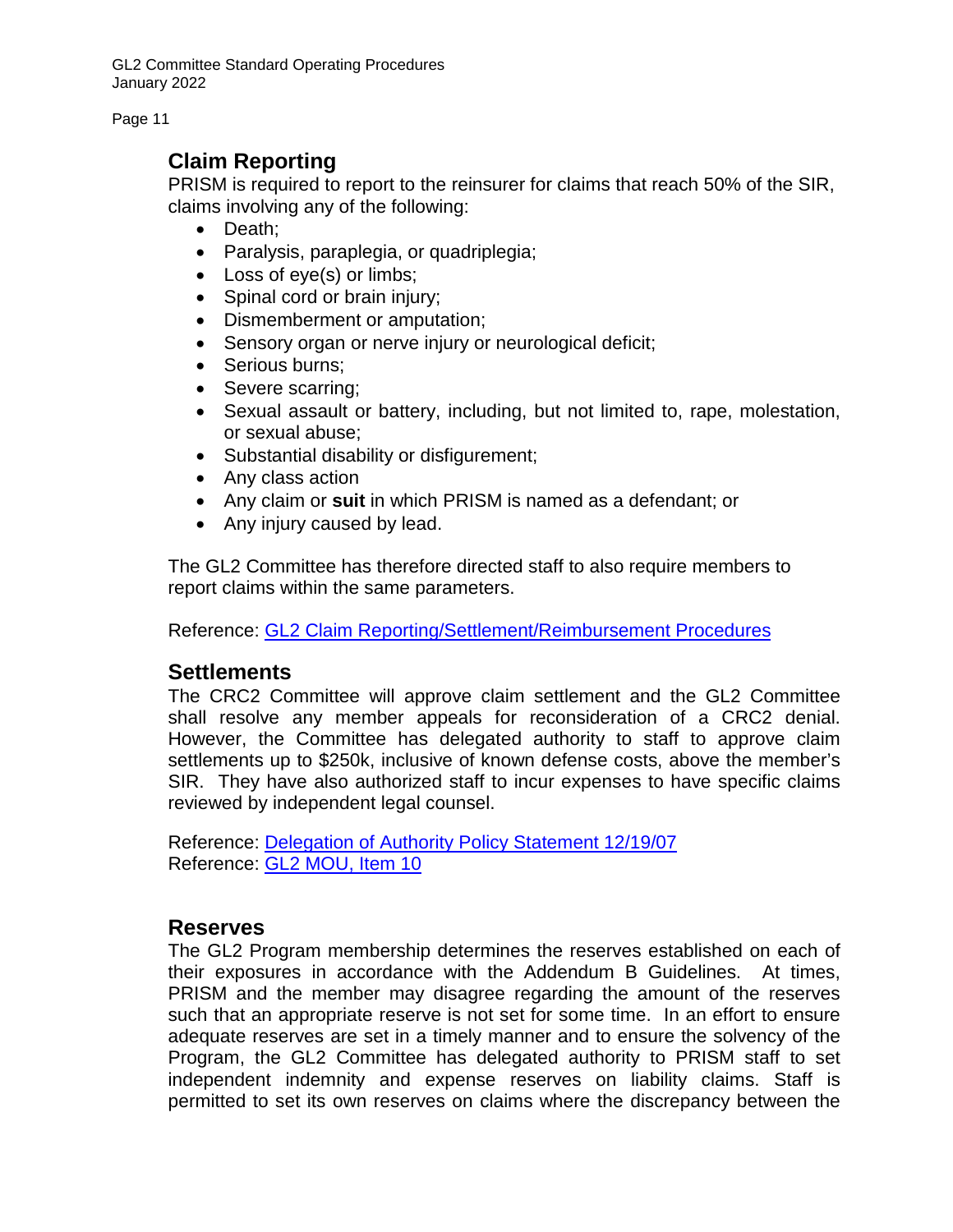Page 12

member's reserve and PRISM's proposed reserve is at least 25%, subject to a minimum difference of \$1M.

Reference: [Liability Claims Administration Guidelines –](http://www.prismrisk.gov/resources/prism-documents/claims/standards/addendum-b-liability/) Addendum B Reference: [GL2 Reserving Policy Statement](https://www.prismrisk.gov/resources/prism-documents/policies-resolutions/policy-statement-regarding-general-liability-staff-reserve-setting/)

## <span id="page-11-0"></span>**Meetings**

## **Code of Conduct/Ethics Policy**

The Board has adopted a Code of Conduct which is applicable to all members, staff, committees, and the Board.

Reference: [Code of Conduct](http://www.prismrisk.gov/resources/prism-documents/policies-resolutions/code-of-conduct/)

## **Scheduling**

The GL2 Committee will meet as needed and at the call of the Chair. Below is generally when the Committee will meet to address certain matters:

- **Early May** 
	- $\triangleright$  Renewal terms
	- $\triangleright$  Premium allocation
- **November/December** 
	- $\triangleright$  Preliminary renewal updates

The CRC2 Committee will meet monthly to evaluate claims for settlement and address any other delegated business from the GL2 Committee.

#### **Quorum**

Pursuant to the Bylaws, a quorum consisting of a majority of the Committee (currently at least 6 members based on a Committee consisting of 11 voting members) must be present in order to conduct a meeting.

## **Voting**

#### Voting Requirements

Pursuant to the Bylaws, the voting requirement is a majority of the Committee (currently at least 6 members based on a Committee consisting of 11 voting members) for all actions of the GL2 Committee.

#### Pertinent PRISM Code of Conduct Provisions

2. We are committed to the concepts of democratic, effective and efficient governance by responsible, knowledgeable members of the Board of Directors and Committees with an understanding that official decisions made and actions taken by PRISM are always made in the best interests of PRISM's membership,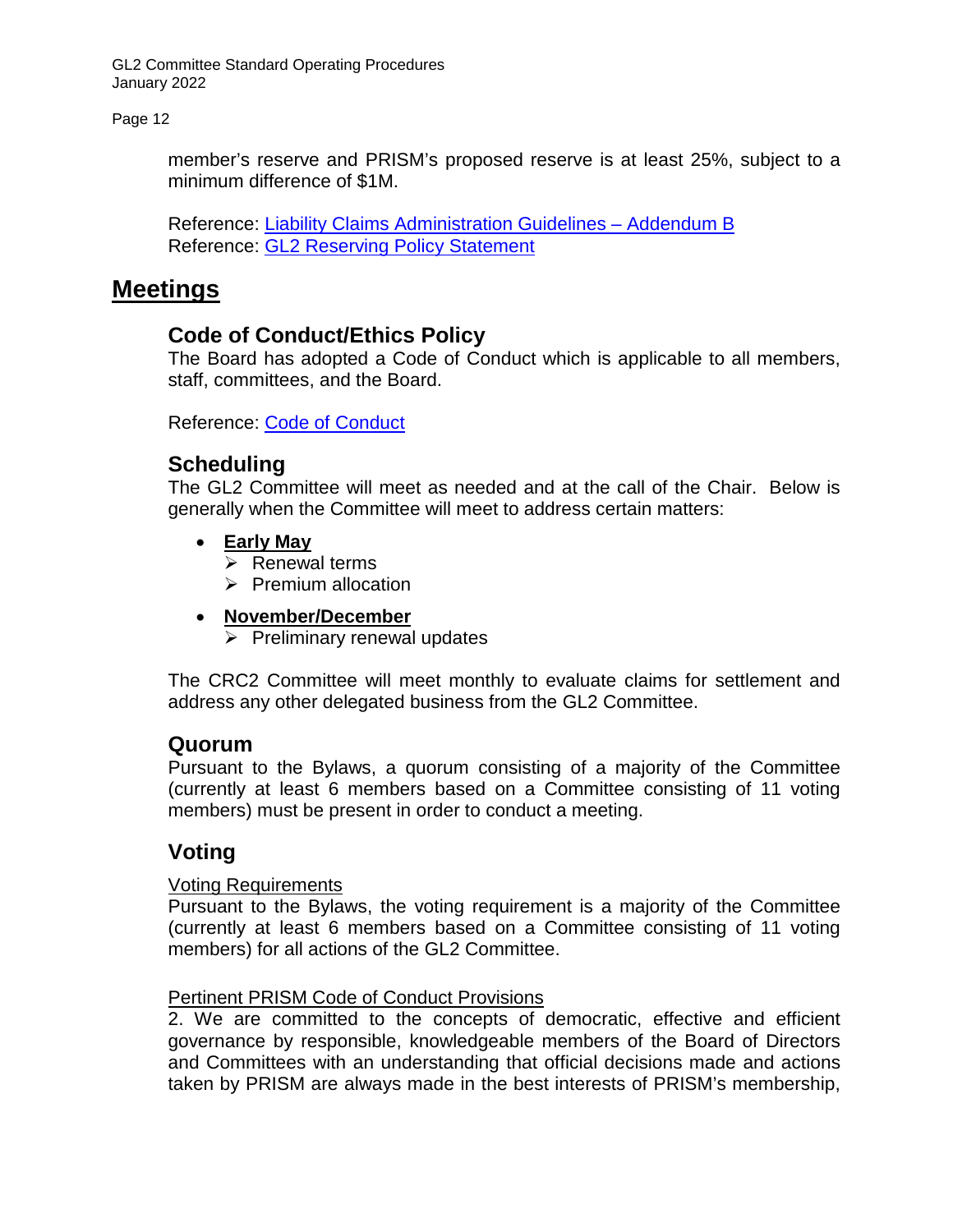#### Page 13

as opposed to the interests of PRISM staff, service providers, or other outside interests.

9. We are committed to the principle that conflicts of interest (defined as situations in which a person has a financial or other interest or the appearance of a conflicting interest that would call into question the person's ability to act in an impartial manner with respect to a matter affecting PRISM) should be avoided and where present shall be fully disclosed. This includes situations when a member of the Board, a Committee, staff, or vendor has personal interests (including those of his/her family) that are contrary to his/her loyalty to PRISM.

#### Vote on behalf of PRISM or the Entity I Represent?

Attorney General Opinion No. 00-708 dated 12/8/00 concluded that a member of the governing board (in this case the GL2 Committee) of a joint powers agency may cast a valid vote on a matter before the agency that is inconsistent with the position by the legislative body which appointed the member.

#### Reference: [Attorney General Opinion No. 00-708](http://www.prismrisk.gov/documents/other-docs/attygeneral-opinion-no-00-708-pdf/)

#### Voting When Conflict Arises:

According to FPPC:

- Disqualification
	- $\triangleright$  For financial interest (exception when action required)
- Abstention
	- $\triangleright$  Conflicting loyalties
	- $\triangleright$  Perception you can't be fair
	- $\triangleright$  Ethical dilemmas (exception for necessity to take action)

According to Roberts Rules of Order:

- Duty to vote if you have an opinion
- Right to abstain
- Personal interest must abstain except
	- $\triangleright$  Vote for self in an election
	- $\triangleright$  Vote if other's interests are included in the motion

#### **Closed Session**

Closed sessions may be held in accordance with the provisions of state law and the Brown Act. Information discussed in closed session is confidential. In addition to the GL2 Committee and Legal Counsel, only individuals necessary for the discussion will be present. The Executive Committee has appointed PRISM's Chief Legal Counsel to serve as legal counsel to PRISM's Board of Directors and all PRISM Committees. In addition to PRISM's Chief Legal Counsel, certain counsel from members of the GL2 program have been appointed for purposes of obtaining legal advice during closed sessions of the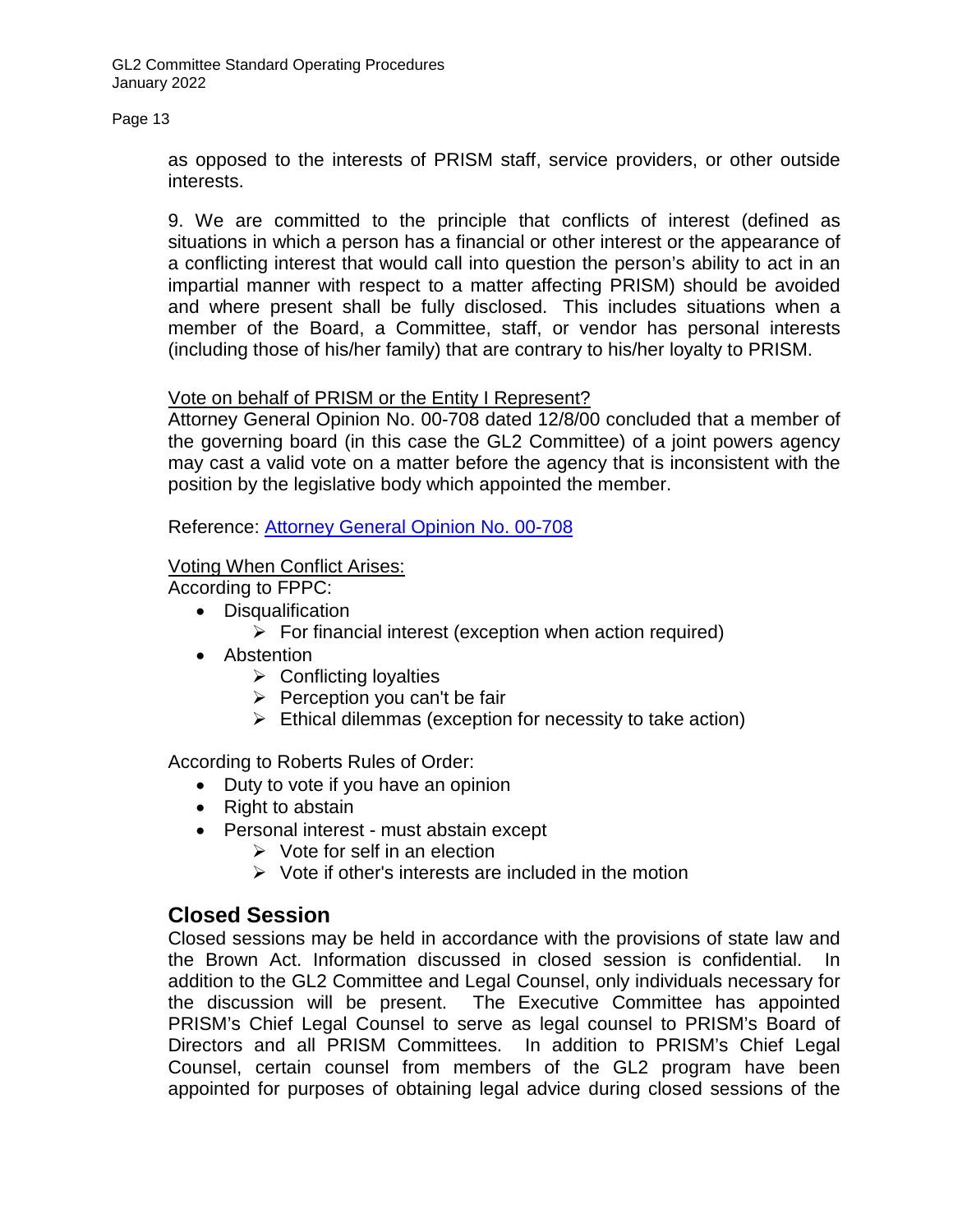CRC2 in accordance with the Brown Act (2/2/12 Executive Committee Meeting, Item 5.B.). All votes in closed session will be made by roll call.

Reference: [2/2/12 Executive Committee Minute Order](http://www.prismrisk.gov/documents/exec/exec-minord-020212-pdf/)

The GL2 Committee has adopted a policy detailing when a Committee member and/or another representative of the member's entity is allowed to participate in the closed session discussion regarding a claim from that member's entity. The policy also sets forth whether and to what extent the member can participate in the closed session discussion on the claim, how the member should vote if they are participating in a vote onthe claim, and under what circumstances the member must leave the discussion before a vote takes place.

[Reference: 9/21/21 General Liability 2 Committee Minute Order](https://www.prismrisk.gov/documents/glii/gl2-open-minord-4-b-092121/) Reference: [Policy Discussing Member's Participation in Closed Session](https://www.prismrisk.gov/documents/glii/gl2-policy-regarding-members-participation-in-closed-session/)  [Discussion Regarding a Claim from that Member's Entity](https://www.prismrisk.gov/documents/glii/gl2-policy-regarding-members-participation-in-closed-session/)

## <span id="page-13-0"></span>**Glossary of Terms**

**Aggregate:** The term used to describe the cumulative amount of all losses for a period of time.

**Aggregate Stop Loss:** A financial arrangement with the JPA's excess carrier that caps the aggregate to a predetermined limit at which point the excess carrier would begin to reimburse for losses within the JPA's SIR or pooled layer.

**Attachment Point:** The dollar amount of a loss where the next layer of insurance begins to pay for the loss.

**CAJPA (California Association of Joint Powers Authorities):** Association of insurance and risk management pools in California. CAJPA performs regulatory and legislative lobbying as well as accreditation of JPAs to promote financial stability and best management practices.

**Commutation:** A clause in a reinsurance agreement which provides for estimation, payment and complete discharge of all future obligations for reinsurance losses incurred, regardless of the continuing nature of certain losses.

**Confidence Level:** The confidence level is a percentage estimate of the ultimate pool layer costs. The actuary's expected costs are shown at slightly more than average (approximately 55%). About half the time, the actual costs will be lower than the actuary's estimates and half the time the actual costs will be higher. To be more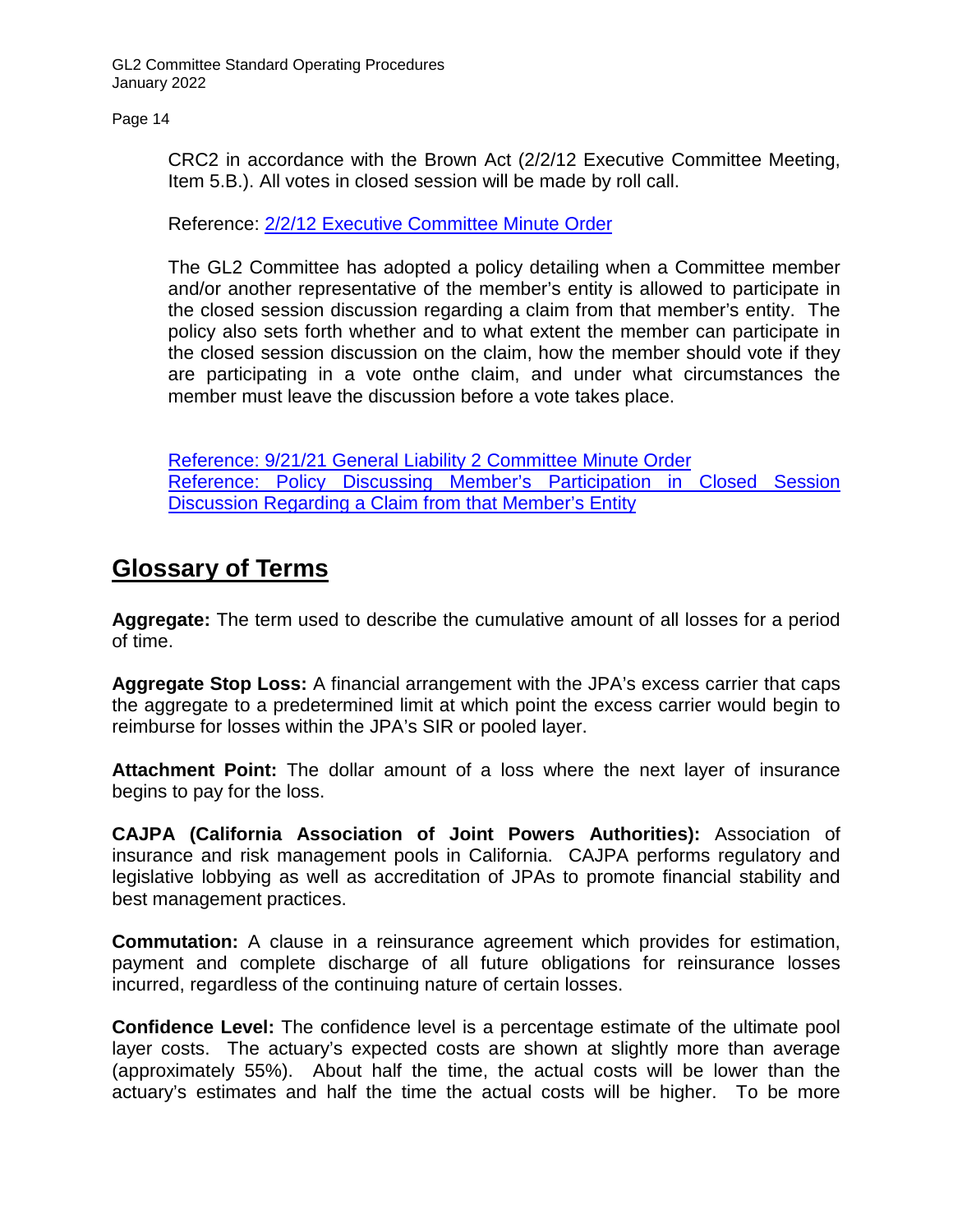Page 15

conservative, pools set aside additional sums of money to increase the chance that enough funds are available to pay claims. For example, if the actuary's estimate at the 70% confidence level is \$1M, then there is a 30% chance that losses will exceed \$1M.

**Corridor Deductible Pool:** An aggregated pool layer above which a carrier will reimburse the Program for losses that exceed the aggregate attachment point.

**GL1:** PRISM's General Liability 1 Program

**GL2:** PRISM's General Liability 2 Program

**IBNR (Incurred But Not Reported):** This is an actuarial term referring to the estimated future loss development, as well as the estimated cost of claims that have happened but are not yet included in the claims data. A reserve for IBNR is established by the actuary as part of the Ultimate Loss Costs to contemplate for these future estimated costs.

**Incurred Loss:** This is the expected value of any claim. It includes the amount already paid plus the estimated amount yet to be paid (reserves).

**Individual Member Corridor Retention (IMCD):** The amount of aggregate annual losses in excess of a members'SIR for which the member will be responsible. While the SIR is per occurence, the IMCD applies per occurance and in aggregate.

**Inverse Condemnation:** Both the United States Constitution and the California Constitution require that a private citizen be compensated if property is "taken" by a public entity. When the property is taken proactively it is called eminent domain. When the property is taken "accidentally," without due course, it is called inverse condemnation.

**Law of Large Numbers:** A mathematical concept which postulates that the more times an event is repeated (in insurance, the larger the number of homogeneous exposure units), the more predictable the outcome becomes. In a classic example, the more times one flips a coin, the more likely that the results will be 50% heads, 50% tails.

**Limit of Liability:** The most that will be paid in a loss.

**Loss Adjustment Expense:** All expenditures of an insurer associated with its adjustment, recording, and settlement of claims, other than the claim payment itself.

**Loss Development:** The process of change in amount of losses as a policy or accident year matures, as measured by the difference between paid losses and estimated outstanding losses at one point in time, and paid losses and estimated outstanding losses at some previous point in time. In common usage, it might refer to development on reported cases only, whereas a broader definition also would take into account the IBNR claims.